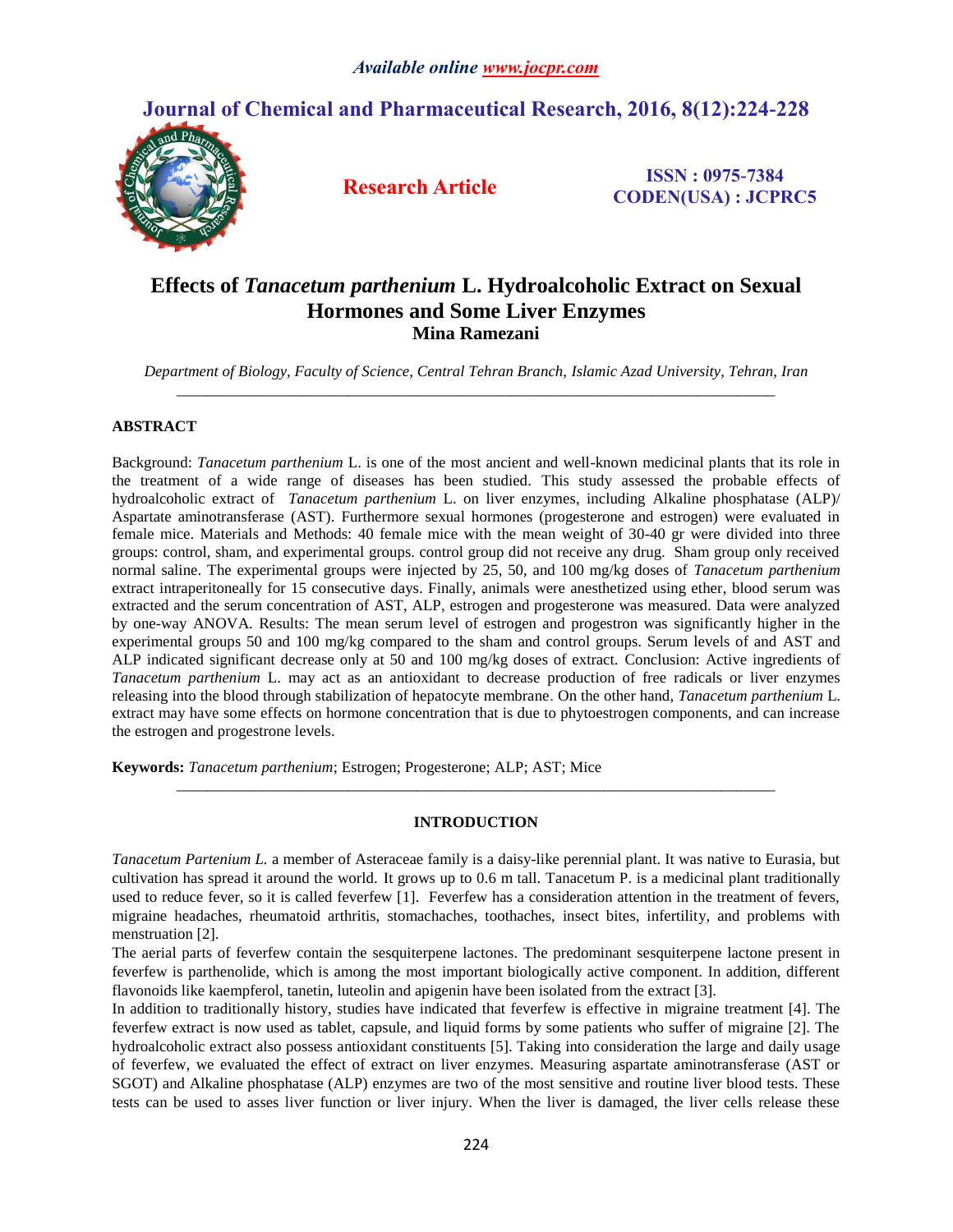enzymes into the blood. Increasing AST and ALP blood levels signaling liver disease [6]. It is known that flavonoids are the most common group of polyphenolic compounds, which leads to several estrogen mimetic effects in humans [7]. Therefore, on the other part of study, we examined the effect of feverfew extract on the rate of female sexual hormones to evaluate the folk uses of the plant as abortifacient, and emmenagogue.

 $\mathcal{L}_\mathcal{L} = \{ \mathcal{L}_\mathcal{L} = \{ \mathcal{L}_\mathcal{L} = \{ \mathcal{L}_\mathcal{L} = \{ \mathcal{L}_\mathcal{L} = \{ \mathcal{L}_\mathcal{L} = \{ \mathcal{L}_\mathcal{L} = \{ \mathcal{L}_\mathcal{L} = \{ \mathcal{L}_\mathcal{L} = \{ \mathcal{L}_\mathcal{L} = \{ \mathcal{L}_\mathcal{L} = \{ \mathcal{L}_\mathcal{L} = \{ \mathcal{L}_\mathcal{L} = \{ \mathcal{L}_\mathcal{L} = \{ \mathcal{L}_\mathcal{$ 

## **MATERIALS AND METHODS**

### **Plant material**

Plants were collected from Shahrekord (Chaharmahal Bakhtiari province of Iran) in June during flowering season. All parts of plant including aerial parts and roots were dried in shadow and ground to a fine mixture. Then 40 g of powdered plant was extracted by Soxhelt apparatus using 70% ethanol for 24 hours. The solvent was distilled off using Oven under 50ºC. The prepared extract which equal to 5.23 g was kept in refrigerator at 4ºC until use. For injections, the extract was freshly dissolved in normal saline to achieve appropriate concentrations.

### **Animals**

Female NMRI mice weighing (25-30 g) were obtained from the Pasture Institute (Karaj, Iran). They were kept in plastic cages in standard environmental conditions (22 ± 2  $^{\circ}$ C, humidity 60 ± 5%, 12 h light: 12 h dark cycle) with free access to pellet food and water following international recommendations. All animal experiments were done in accordance to the ethical regulations in the Guide for the care and Use of Laboratory Animals [8]. The animals were left for one week to adapt to the room conditions and then accidentally divided into five separated groups (6 in each) including; control, sham, 25, 50, and 100 mg/kg body wt. doses of Tanacetum p. extract. All injections were done intraperitoneally and daily for 15 consecutive days. The sham group received the same volume of normal saline and control group received no injection.

## **Hormone and enzyme assay**

At the end of treatment period, animals were sacrificed by decapitation and one milliliter of blood was collected from the each ventricle. Immediately after the blood collection, blood samples were obtained and the sera were separated by centrifugation at 12000 rpm and stored at -20 °C for the subsequent assays. Estrogen and progesterone levels were determined by Vidas assay. Liver enzymes (ALP and AST) were measured by ELISA method (Pars Azmon kit).

## **Statistical analysis**

Statistical analysis was done by SPSS software, version 13. All results were expressed as mean  $\pm$  S.E.M. Statistical analysis were done using one-way ANOVA followed by Tukey-Kramer test. Values were considered significantly different at  $p<0.05$ .

## **RESULTS**

## **Effect of** *Tanacetum parthenium* **hydroalcoholic extract on sexual hormones**

As it is shown in figure 1 and 2, 50 and 100 mg/kg doses of *Tanacetum p.* extract have increased estrogen and progesterone levels significantly in comparison with control and sham ( $p<0.01$  and  $p<0.001$ ).

#### **Effect of** *Tanacetum parthenium* **L. hydroalcoholic extract on liver enzymes**

As the results show, there is a significant decrease in ALP and AST level in all doses of extract (25, 50, 1nd 100 mg/kg), as compared with control and sham ( $p<0.01$  and  $p<0.001$ ). However, 25 mg/kg dose of extract had no significant effect on AST level.

#### **DISCUSSION**

In the present study, we examined the effect of *Tanacetum parthenium* hydroalcoholic extract on sexual hormones and liver enzymes. Results indicated that 50 and 100 mg/kg doses of extract decreased liver enzymes (AST and ALP) in the blood significantly.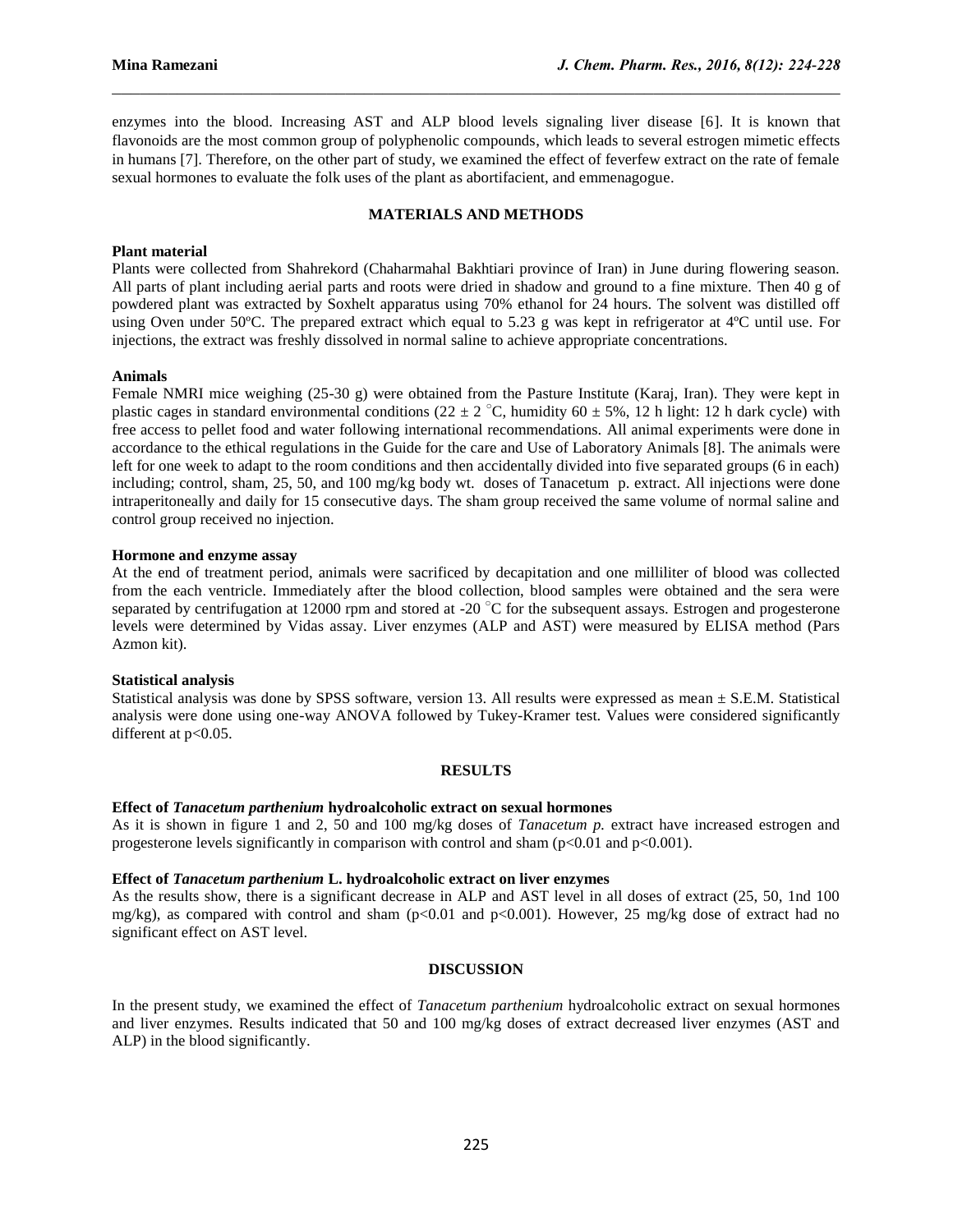

**Figure 1: Effect of** *Tanacetum parthenium* **hydroalcoholic extract on serum estrogen levels in different groups of mice. Each value is expressed as the mean ± S.E.M. of 6 animals. b P<0.01 and c P<0.001, compared to control and sham**



**Figure 2: Effect of Tanacetum parthenium hydroalcoholic extract on serum progestrone levels in different groups of mice. Each value is expressed as the mean ± S.E.M. of 6 animals. b P<0.01 and c P<0.001, compared to control and sham**

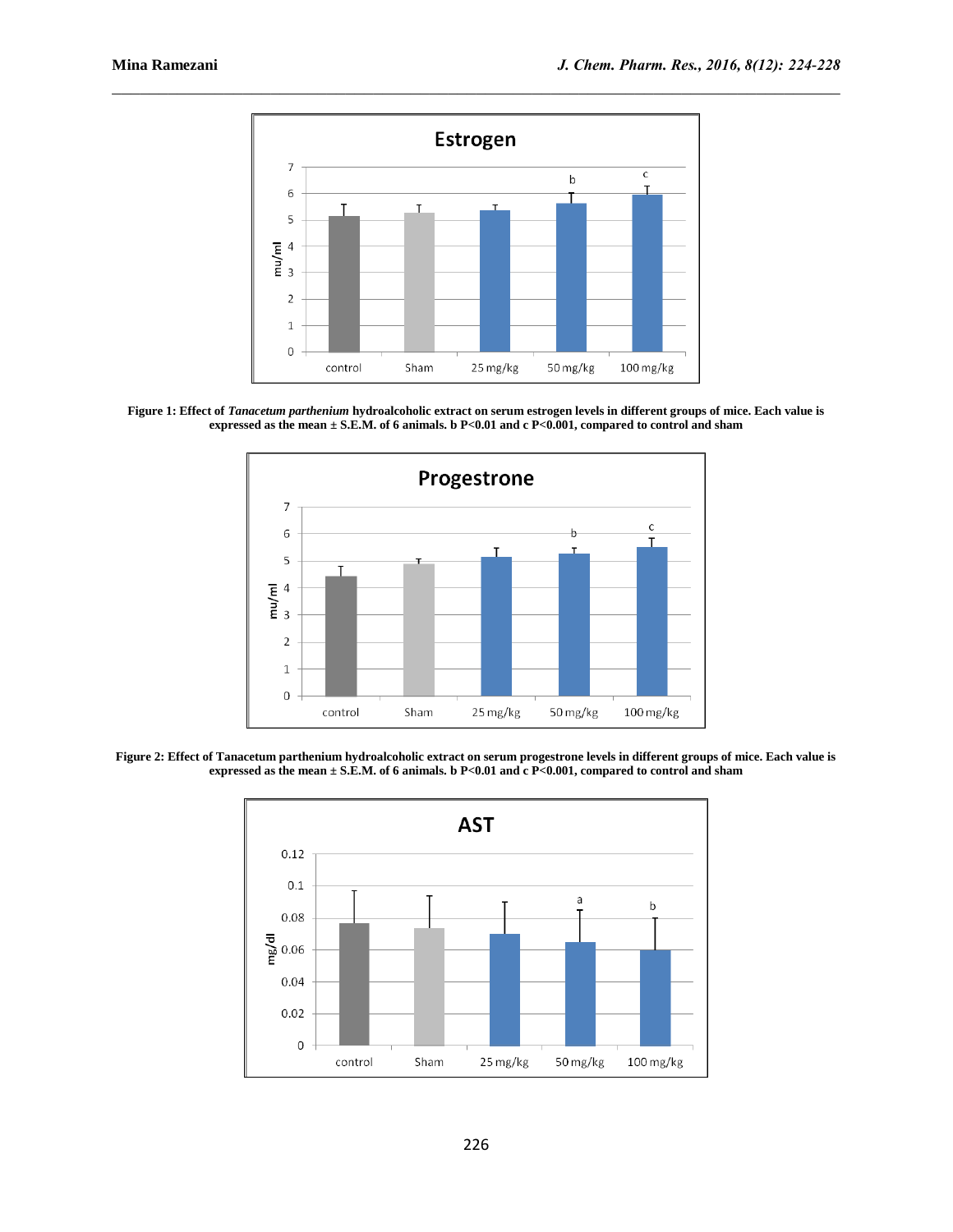**Figure 3: Effect of Tanacetum parthenium hydroalcoholic extract on Aspartate aminotransferase (AST) level in different groups of mice. Each value is expressed as the mean ± S.E.M. of 6 animals. a P<0.05 and b P<0.01, compared to control and sham**

 $\mathcal{L}_\mathcal{L} = \{ \mathcal{L}_\mathcal{L} = \{ \mathcal{L}_\mathcal{L} = \{ \mathcal{L}_\mathcal{L} = \{ \mathcal{L}_\mathcal{L} = \{ \mathcal{L}_\mathcal{L} = \{ \mathcal{L}_\mathcal{L} = \{ \mathcal{L}_\mathcal{L} = \{ \mathcal{L}_\mathcal{L} = \{ \mathcal{L}_\mathcal{L} = \{ \mathcal{L}_\mathcal{L} = \{ \mathcal{L}_\mathcal{L} = \{ \mathcal{L}_\mathcal{L} = \{ \mathcal{L}_\mathcal{L} = \{ \mathcal{L}_\mathcal{$ 



**Figure 4: Effect of Tanacetum parthenium hydroalcoholic extract on Alkaline phosphatase (ALP) level in different groups of mice. Each value is expressed as the mean ± S.E.M. of 6 animals. b P<0.01 and c P<0.001, compared to control and sham**

AS it is known, liver is the largest gland in the body and has various functions including; detoxification of blood, production of important factors, metabolizing medications or nutrients, and processing of waste products. Different factors such as toxins, drugs, alcohol and viruses can hurt the liver. AST and ALP tests are two-blood biochemical tests to evaluate liver function. ALP is an enzyme produced by liver cells and it helps to metabolize proteins. If the liver is damaged, ALP is released into the blood and this increases ALP level in the blood [9].

The AST test also can be used to monitor a known liver disorder. It is usually measured together with ALP. AST is an enzyme found in various parts of the body especially muscle, heart, and liver. Elevated amounts of these enzymes may signal a liver problem [6]. Hepatoprotection or antihepatotoxicity is the ability to prevent damage to the liver. It is documented that some herbs have hepatoprotective constituents [9,10,11].

In our study, the feverfew extract showed hepatoprotective effects because the extract reduced AST and ALP enzymes concentration in the blood. Feverfew extract contains flavonoids like, kampferol, tanetin, apigenin, and luteolin [3]. Flavenoids are phenolic compounds that have been indicated are able to provide liver protection [11]. Amarowicz in 2009 showed that phenolic compounds extracted from the red lentil have antioxidant and antiradical capacity [13]. Wu in 2005 reported antioxidant properties for feverfew alcoholic extract and bioactive components especially, luteolin, apigenin and parthenolid [5]. Antioxidants protect cell membrane from radical damage. The radical scavenging activity, prevent lipid peroxidation and normalize the lipid profile of hepatocyte membrane [11].

In the other part of our study, the results shown, 50 and 100 mg/kg doses of feverfew hydroalcoholic extract increased estrogen and progestron levels in female NMRI mice. Feverfew extract contains flavonoid compounds. It is reported that, these compounds have some structural similarities to the natural estrogen estradiol, as well as other steroid hormone and steroid hormone antagonists. The extract contains flavonoids like luteolin and apigenin that indicated have strong estrogenicity and progestational activity, respectively [12]. Flavonoids are phytoestrogens that can bind to estrogen receptors (ER*α* and ER*β*) and active many signaling pathways in estrogen-target cells. Phytoestrogens can be a favourable alterrnative to synthetic estrogen [7].

### **CONCLUSION**

This study demonstrates that *Tanacetum partenium* hydroalcoholic extract has potential hepatoprotective activity which may be due to its flavonoids in the extract but as it may affect on estrogen and progesterone hormone levels, enough precaution in consumption is necessary.

#### **ACKNOWLEDGEMENTS**

The authors thank the Qom Branch, Islamic Azad University for laboratory facilities.